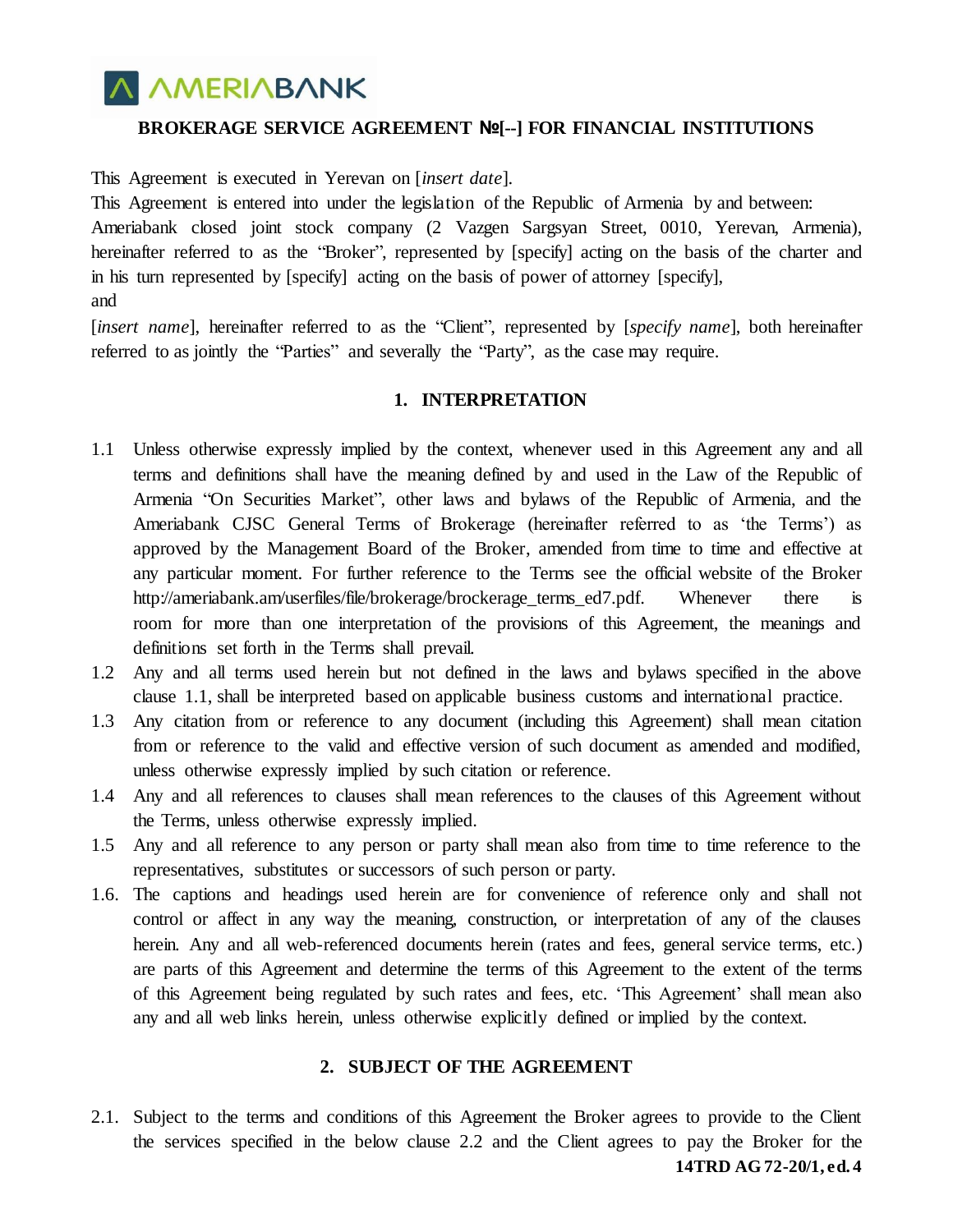

provided services in accordance with the Ameriabank CJSC Brokerage Service Rates and Fees (hereinafter referred to as the "Fees") as amended from time to time and effective at any particular moment. For further reference to the Fees, see the official website of the Broker [http://ameriabank.am/userfiles/file/brokerage/Brokerage\\_Service\\_Rates\\_and\\_Fees\\_arm.pdf.](http://ameriabank.am/userfiles/file/brokerage/Brokerage_Service_Rates_and_Fees_arm.pdf)

- 2.2. Brokerage services (hereinafter in this Agreement and the Terms referred to as the "Brokerage Services" or the "Services") on securities market, including the market of derivatives, in particular:
	- 1) Receipt of the Client's orders to execute deals out of the Client's funds and routing such orders to other parties for execution
	- 2) Execution of securities transactions at the expense of the Client but on behalf of the Broker based on the Client's order, including IPO deals (subscription) and deals aimed at exercising rights by derivatives
	- 3) Execution of securities transactions on behalf and at the expense of the Client based on the Client's order when, in the Broker's reasonable opinion, (i) execution of the transaction on behalf of the Client ensures more profitable terms and conditions for the Client and is allowed by the rules and regulations of the Trading System, (ii) the transaction is a margin trade
	- 4) Any transaction that may be required for the settlement under the deals specified in clauses 1-3 above. In particular, the Broker charges to the Client's account the funds and fees required to perform deals or credits to the account funds received during trading, in accordance with the terms and conditions set forth in the Terms.
	- 5) Reporting to the Client on (i) the transactions executed by the Broker and (ii) cash flows caused by the transactions executed by third parties based on the Client's orders received by the Broker and routed for execution
- 2.3. The Client shall provide to the Broker adequate compensation in accordance with the Fees for any and all services rendered by the Broker.
- 2.4. Only and exclusively where deals are executed with government bonds of the Republic of Armenia, the Broker shall provide to the Client a Value Dating Facility within the then current limit defined each time by the Broker.

## **3. RIGHTS AND OBLIGATIONS OF THE PARTIES**

- 3.1. The Client shall properly pay any and all amounts due and owed to the Broker for the services in accordance with the terms and conditions of this Agreement and the Fees. The Client shall also reimburse to the Broker any fees paid by the latter to the Trading Systems and Agents except regular commission fees commonly charged by the Agents for execution of transactions.
- 3.2. The Broker shall render the services specified in the above clause 2.2 in good faith and in businesslike manner in compliance with the imperative rules applicable to the Broker's obligations under the legislation of the Republic of Armenia.
- 3.3. The Parties agree to cooperate in good faith and in businesslike manner to ensure proper execution, delivery and performance of this Agreement.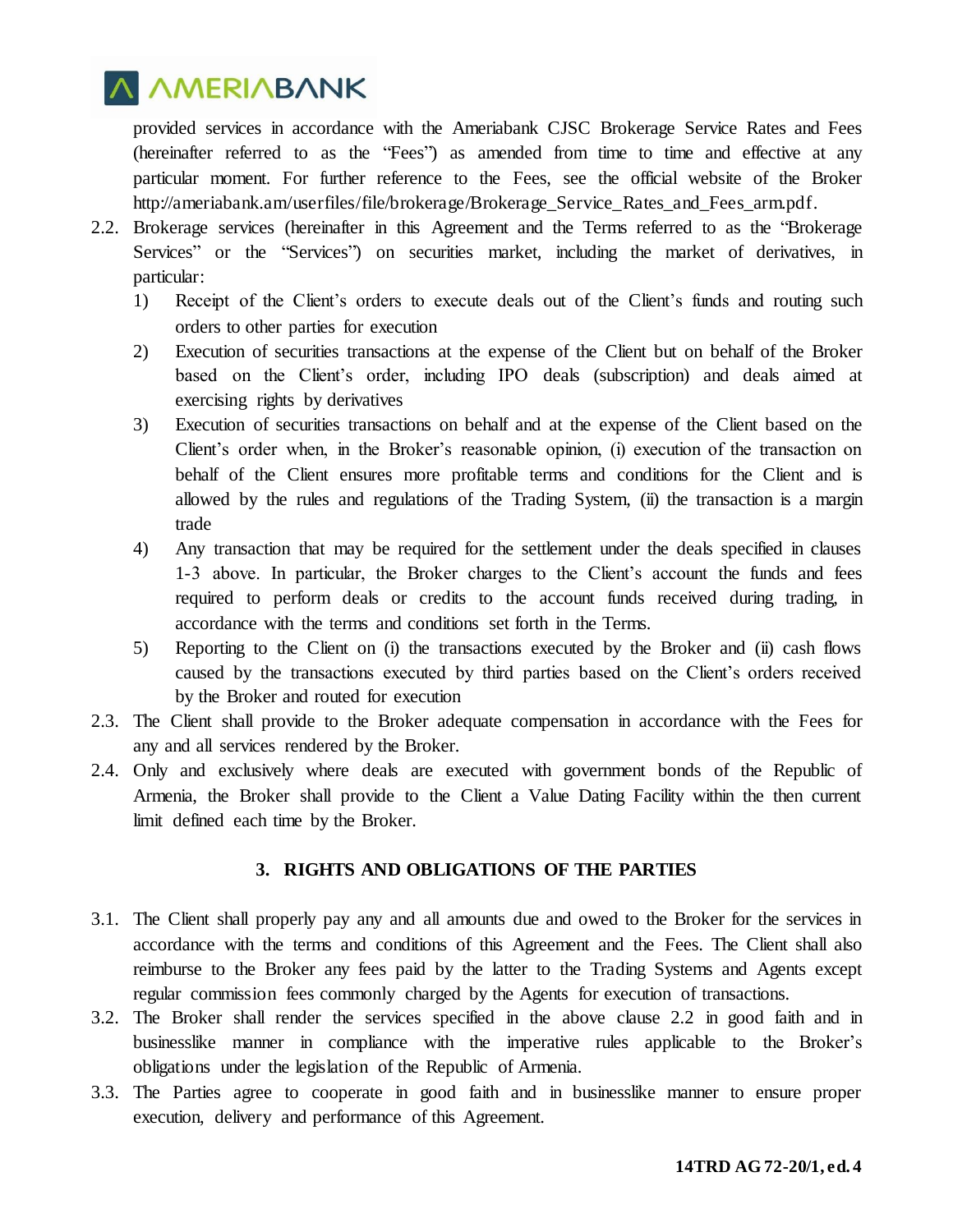

## **4. REPRESENTATIONS AND WARRANTIES**

#### 4.1. The Client represents and warrants that:

- 1) The Client is an entity organized and validly existing under the laws of its country and has all legal powers and competences required to execute, deliver and perform this Agreement.
- 2) The authorized signatories of this Agreement (for legal entities only) are properly empowered to sign it on behalf of the Client pursuant to applicable legislation and internal bylaws of the Client and create legally binding and enforceable liabilities for the Client.
- 3) The funds of the Client (securities and cash) used or received by the Broker for execution of transactions under this Agreement are free and clear of any security interest or encumbrances whatsoever and have been obtained legally.
- 4) The Client has carefully read and understood this Agreement and all rates, fees, declarations and representations, disclaimers, terms and conditions published at the Broker's head office or on the Broker's website. The Client has no questions or objections, whatsoever, with regard to such rates, fees, declarations and representations, disclaimers, terms and conditions.
- 5) The Client agrees that any and all amounts payable to the Broker for the services shall be charged to the Brokerage Account, Client's accounts with the Broker and other bank accounts of the Client without further notice.
- 6) [other representations and warranties, as required]
- 4.2. The Broker represents and warrants that:
	- 1) The Broker is a legal entity organized and validly existing under the legislation of its country and has all legal powers and competences required to execute, deliver and perform this Agreement.
	- 2) The Broker has all licenses and permits required for provision of Brokerage Services.
	- 3) The authorized signatories of this Agreement are properly empowered to sign it on behalf of the Broker and create legally binding and enforceable liabilities for the Broker.

## **5. BOOKKEEPING OF THE CLIENT'S FUNDS**

- 5.1. Bookkeeping of the Client's funds shall be conducted pursuant to this Agreement and Custody Service Agreement executed by and between the Broker and the Client on [---] (hereinafter referred to as the "Custody Service Agreement").
- 5.2. To ensure proper bookkeeping of the Client's funds used and received in the course of provision of the Services, the Broker shall open bank accounts (in AMD, RUB, USD, EUR) with special status of brokerage account for the Client pursuant to the account opening, managing and closing procedures of the Broker. The accounts shall hereinafter be referred to jointly and separately as the "Brokerage Account".
- 5.3. The terms and conditions of the transactions through the Brokerage Account, their specifics and limitations are set forth in the Terms.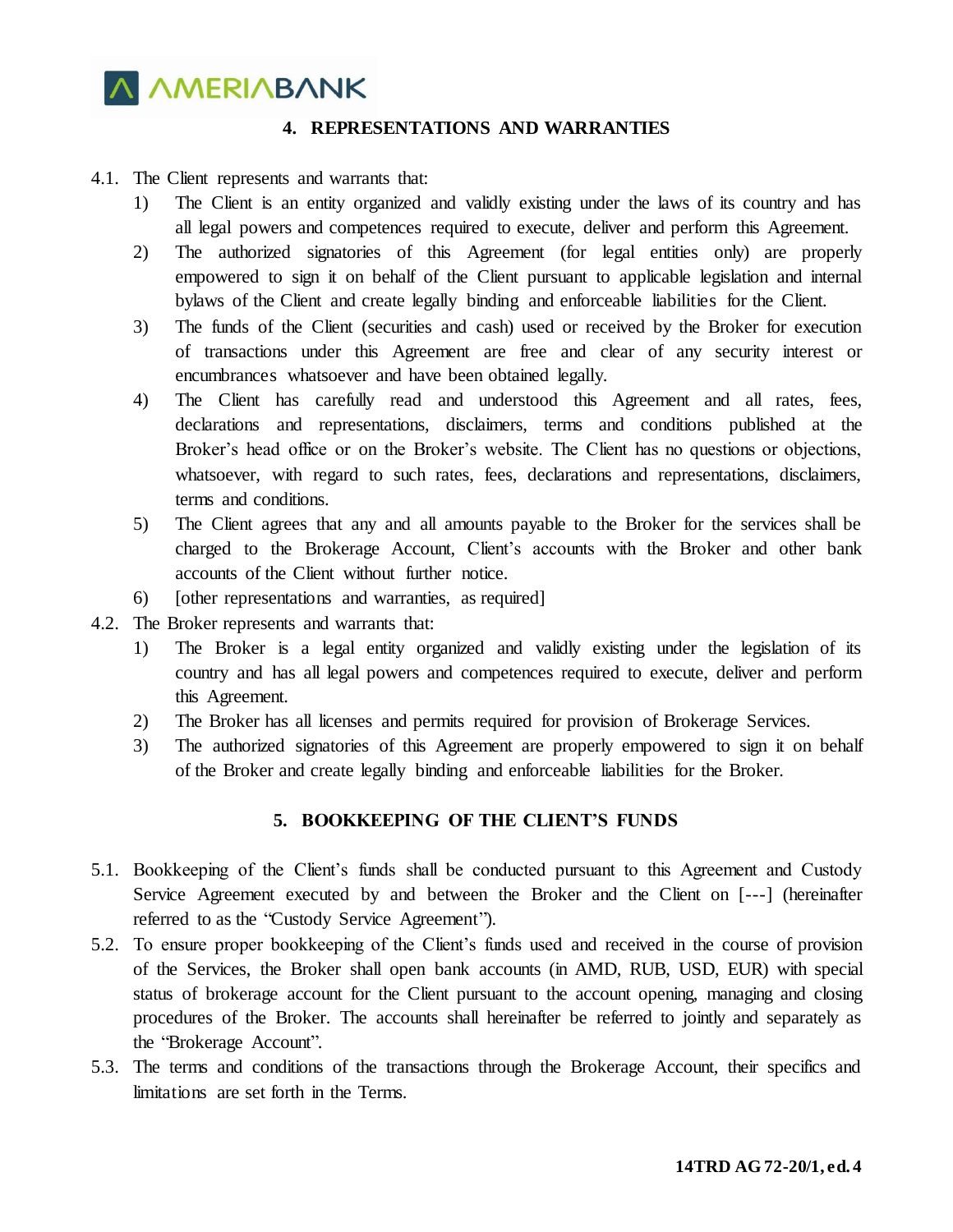

5.4. The Broker shall keep records of the Client's securities used or received during Brokerage Services on the securities accounts pursuant to the terms and conditions of the Custody Service Agreement and the Terms.

### **6. CONTACTS**

- 6.1. Any and all correspondence, including but not limited to letters and notices, documents and information, between the Parties under this Agreement shall be deemed properly delivered if sent to the following addresses.
	- 1) If to the Broker: 2 Vazgen Sargsyan Street, 0010, Yerevan, Armenia, email: [brokerage@ameriabank.am,](mailto:brokerage@ameriabank.am) phone: +374 10 51 31 70, +374 10 51 31 69
	- 2) If to the Client: [insert address, email, phone, fax]
- 6.2. The Parties agree that any and all correspondence delivered at the addresses specified in the above clause 6.1 shall be deemed properly sent and delivered by dependable communication channels. In terms of this clause a "dependable channel of communication" for contacts and exchange of information between the Parties means the communication channels specified in the Terms.
- 6.3. The Broker shall deliver the reports specified in clause of 9.1 of the Terms to the Client in:

 $\Box$  Armenian  $\Box$  English  $\Box$  Russian

- 6.4. The authorized and responsible contact person(s) for relations with the Broker on behalf of the Client under this Agreement is (are) [specify]. The Client shall within 2 days after execution of this Agreement provide to the Broker the personal data (passport) of the stated person(s), including specimen signature(s) certified by the signatures and seal of the executive body of the Client (if the Client is a legal entity) or notary (if the Client is an individual). In the event the authorized contact person is changed or a new contact person is designated in addition to existing ones the Client shall notify the Broker in writing on new appointment and provide specimen signature of the new authorized contact person, certified in accordance with this clause. The authorized person shall be entitled to transact on behalf of the Client under this Agreement only subject to availability of a properly executed power of attorney (notarized if the Client is an individual). Otherwise the Broker shall not recognize such authorized person.
- 6.5. Clause 6.4 is not applicable if (i) the Client is an individual and himself or herself responsible for relations with the Broker or (ii) the CEO or other executive body acts on behalf of the corporate Client.
- 6.6. The Client shall be provided with a personal code for identification of the Client during communication with the Broker under this Agreement. The code shall be identical to the code attributed to the Client in the Broker's internal system for bookkeeping of the Client's funds. The code shall be delivered to the Client on the day this Agreement is executed with the Client's signature as acknowledgement of receipt.

## **7. SETTLEMENT OF DISPUTES AND GOVERNING LAW**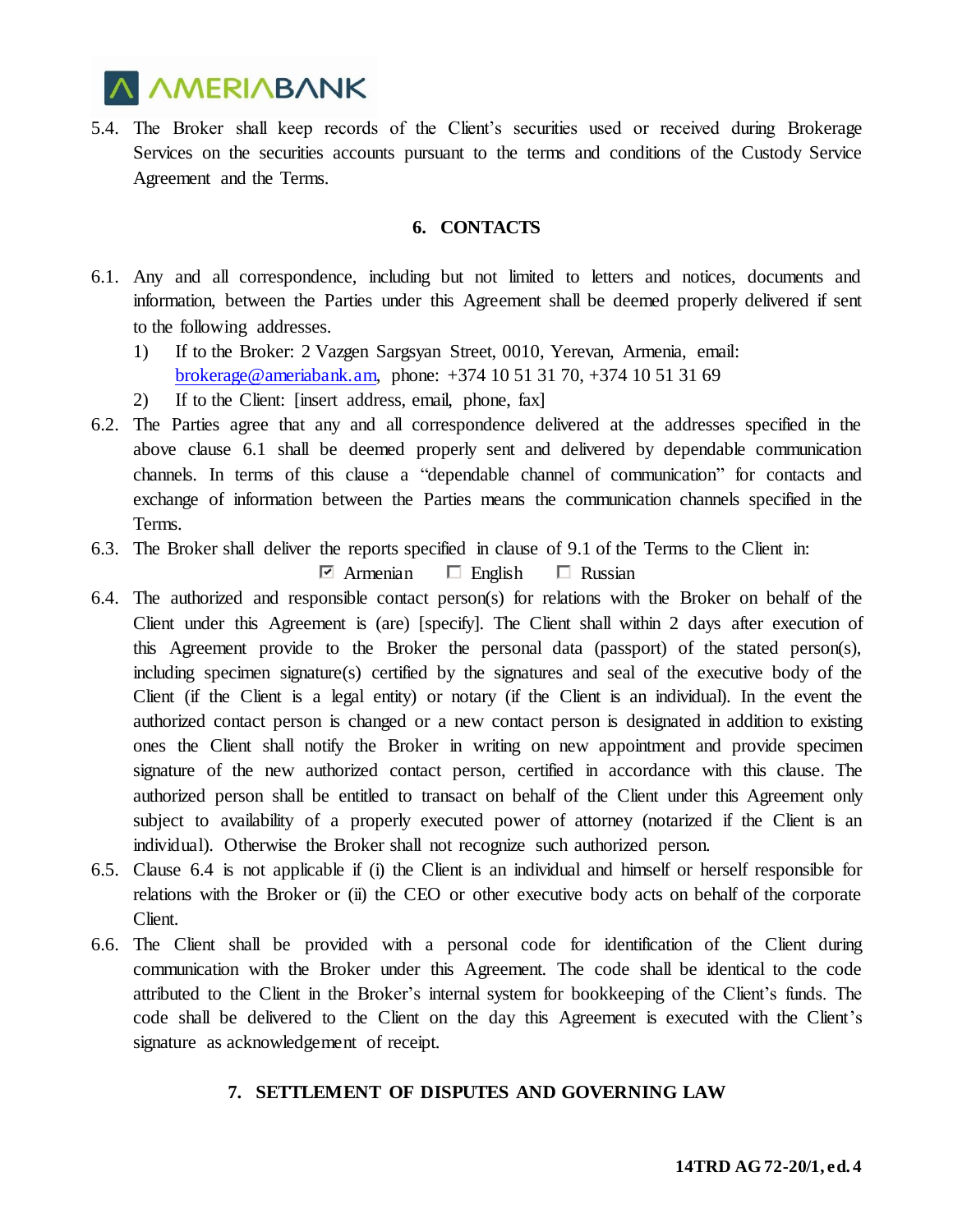

7.1. Any and all disagreements and disputes arising out of or in connection with this Agreement shall be settled amicably through negotiations between the Parties. If the Parties do not reach agreement within 10 days, the disagreements and disputes shall be referred to the courts of the Republic of Armenia in accordance with the legislation of the Republic of Armenia. This Agreement shall be governed by the law of the Republic of Armenia.

#### **8. OTHER PROVISIONS**

- 8.1. This Agreement shall become effective upon proper execution/signing and continue in full force and effect for an indefinite term, until its expiry or termination pursuant to this Agreement or applicable law. In any case, the Agreement shall be valid until proper fulfillment by each of the Parties of their obligations to the extent such obligations are assumed.
- 8.2. Either Party may terminate this Agreement by giving written notice to the other Party at least 10 days in advance.
- 8.3. In the event of termination of this Agreement the Broker shall return the funds owned by the Client by transferring them to the accounts indicated by the Client within the terms defined by applicable legal regulations. At the Client's discretion, the securities owned by the Client can be (i) kept and accounted for on the securities account with the Broker subject to the terms and conditions of the Custody Service Agreement, or (ii) transferred to the securities account specified by the Client, or (iii) in accordance with applicable laws sold on the market based on the Client's order and exchanged into money which is further returned to the Client pursuant to this clause. The Client shall give the order envisaged herein at least 2 days prior to termination of this Agreement for any reason, and pay for its execution. If the Client fails to give the order, the securities shall be sold at the market price and the proceeds shall be transferred to the bank account specified by the Client in this Agreement.
- 8.4. If the Agreement is terminated by the Client, the latter shall indemnify the Broker for any and all expenses incurred in connection with the operations under the above clause 8.3, required for proper termination of the Agreement.
- 8.5. Any and all amendments or modifications to this Agreement shall be valid if executed through a written instrument by mutual consent of both Parties, except the amendments to and modifications of the Terms and the Fees, which are due by the Broker at its own discretion. Such one-side amendments and modifications shall enter into effect 11 days after delivering written notification to the Client. The notice with the text of amendments may be sent to the Client's email address specified above in which case the written form of the notice shall be deemed preserved. If sent by e-mail, the amendments and modifications shall become effective 11 days after e-mailing.
- 8.6. By signing this Agreement the Client confirms that they realize that they have been classified as a professional for the purpose of all transactions and are able to assess and manage investment risks, in this case risks associated with brokerage services or investments. If the Client thinks that they are not able to assess and manage the risks associated with investment services or investments, it is the obligation of a professional to request the investment service provider to treat them as a non-professional with respect to all or particular types of services, enabling the